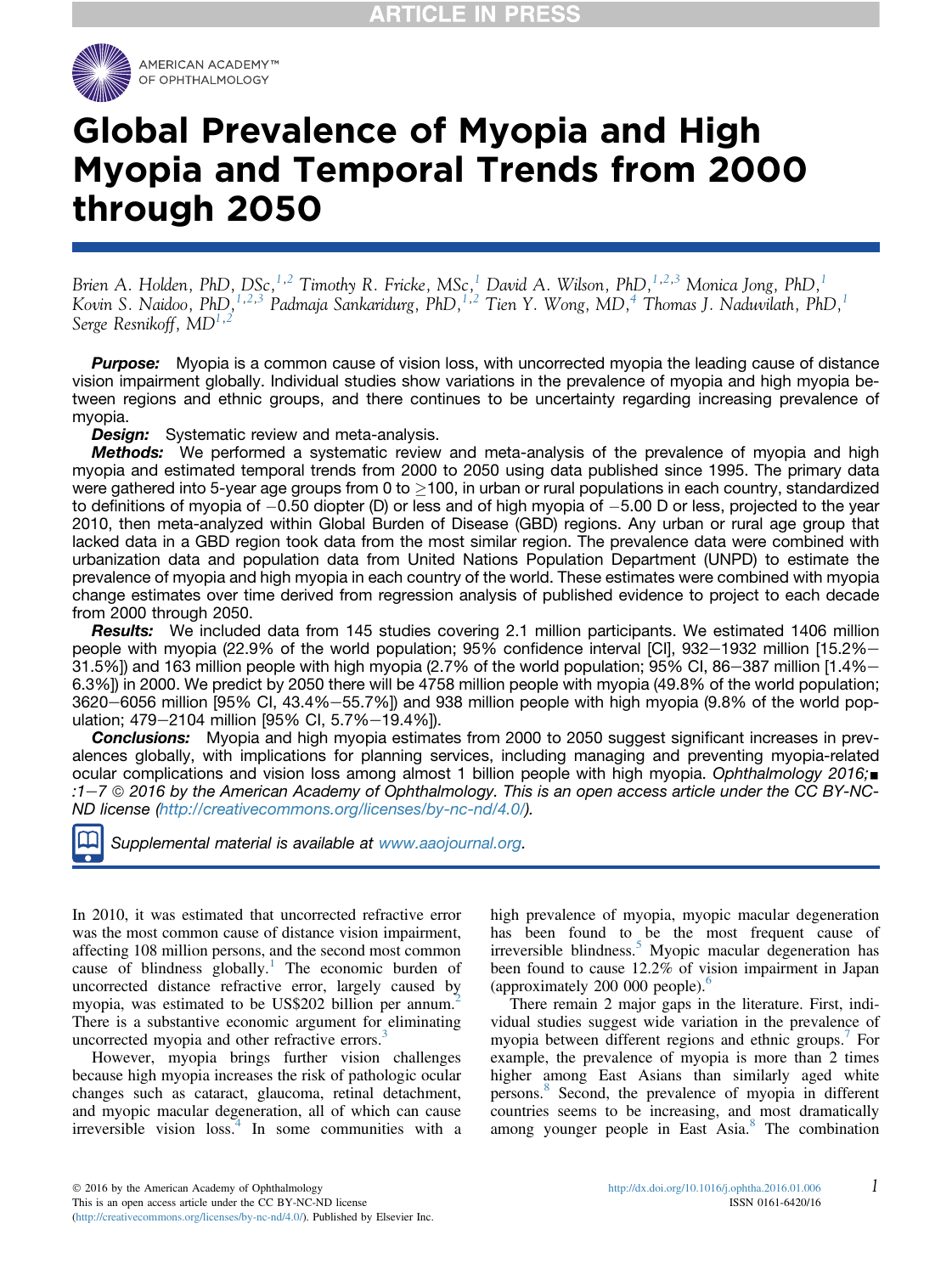# Ophthalmology Volume  $\Box$ , Number  $\Box$ , Month 2016



Figure 1. Flow diagram summarizing the systematic search and review process for identifying myopia prevalence evidence globally. MeSH = medical subject headings.

of vision impairment from uncorrected myopia and irreversible vision loss from myopia-related complications make accurate global estimates of the prevalence and temporal trends critical for planning care and services. However, there are no precise estimates of the global prevalence of myopia or for projected temporal changes over the next few decades.

# Methods

### Studies, Databases, and Data Organization

We performed a systematic search and review of the prevalence of myopia and high myopia using data published since 1995, summarized in Figure 1. We searched PubMed (National Library of Medicine) on January 10, 2015, for publications using the following MeSH (Medical Subject Heading) terms: myopia AND prevalence and refractive error AND prevalence. The search was restricted to articles published after January 1, 1995, and was performed on all available articles regardless of the original language of publication. The search yielded 1656 and 2632 articles relating to myopia and refractive error, respectively. The abstract of each publication was reviewed and articles that

were population-based surveys were included. Surveys were excluded if they did not specify the number of eligible participants or participation rate, or if data were from a specific population that could not be generalized to the population as a whole. We rejected 8 articles that did not specify a definition of myopia. To cover regions without data, some additional articles were sourced through key informant advice and from reference lists of articles found through PubMed. A full list of the 145 studies is included in Appendix 1 (available at [www.aaojournal.org](http://www.aaojournal.org)).

Country-specific population data for each decade from 2000 through 2050, in 5-year age groups from 0 to  $\geq$ 100, were drawn mostly from the United Nations World Population Prospects.<sup>[9](#page-5-0)</sup> Population data from the United States Census Bureau were used for a small number of low-population states omitted from the available United Nations data.

Studies have suggested that myopia rates differ in urban compared with rural communities that are otherwise similar. $11,12$ We therefore obtained separate urban and rural myopia prevalences where possible and disaggregated country-level populations into urban and rural numbers sourced from the United Nations World Urbanization Prospects.<sup>1</sup>

Countries were grouped into the 21 Global Burden of Disease  $(GBD)$  regions.<sup>[1](#page-5-0)</sup> The country-specific urban and rural population data were combined with the corresponding prevalence data in each 5-year age group to calculate the number of people with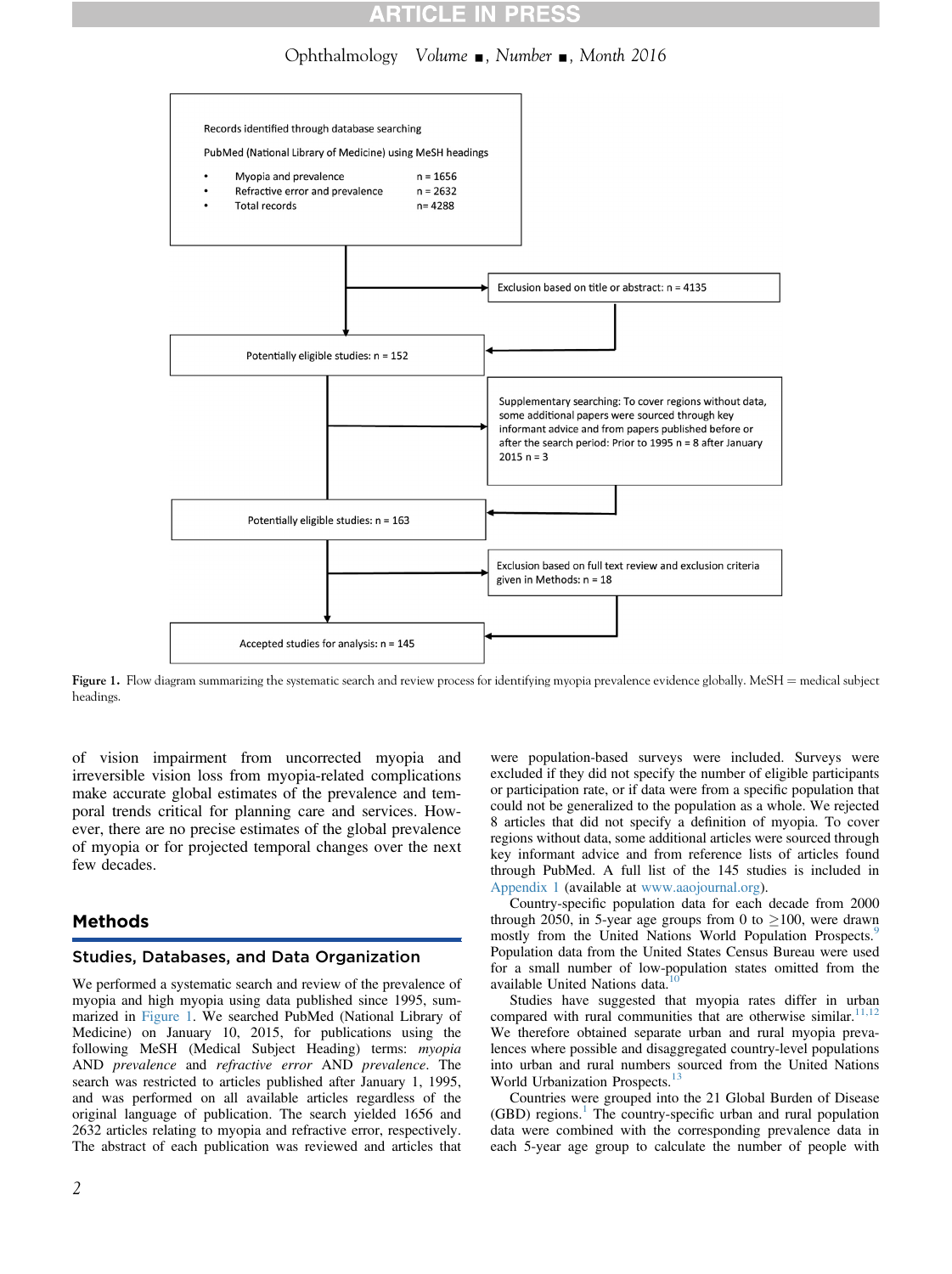# Holden et al  $\cdot$  Global Myopia Trends 2000-2050

myopia. The numbers of people with myopia in each age group in rural and urban areas of each country then were aggregated to obtain regional totals.

### **Definitions**

The definitions of myopia and high myopia vary across the selected prevalence studies. Of the 145 articles included in this study, the most common definition of myopia was spherical equivalent of  $-0.50$  diopter (D) or less (58.7%), with 29.0% using less than  $-0.50$  D, 5.0% using  $-1.00$  D or less or less than  $-1.00$  D (all studies of adults),  $2.9\%$  using  $-0.75$  D or less or less than  $-0.75$  D, and 3.6% using  $-0.25$  D or less or less than  $-0.25$ D. Only 59 studies defined and measured high myopia, with 30.5% defining it as  $-6.00$  D or less, 30.5% defining it as less than  $-6.00$ D, 35.6% defining it as  $-5.00$  D or less or less than  $-5.00$  D, 1.7% defining it as  $-8.00$  D or less, and 1.7% defining it as  $-3.00$  D or less.

We standardized to a spherical equivalent of  $-0.50$  D or less for myopia because it was the most commonly used definition in published prevalence studies, is beyond refraction measurement error, and captures children at the start of their progression. We standardized to a spherical equivalent of  $-5.00$  D or less for high myopia because it is used commonly, identifies people at higher risk of pathologic myopia, and if uncorrected, causes vision impairment at least equivalent to the World Health Organization-defined blindness.<sup>1</sup>

The relationship between prevalence and definition was analyzed using all articles providing prevalence at 2 or more cutoffs for myopia or high myopia. All prevalence data were standardized to myopia and high myopia definitions of  $-0.50$  D or less and  $-5.00$  D or less, respectively, using linear regressions specific to regional and dioptric level (see Supplemental Material, part 1, available at [www.aaojournal.org\)](http://www.aaojournal.org).

### Meta-analysis and Extrapolation

Meta-analysis of the prevalence of myopia and high myopia within each age group of each GBD region, using the standardized myopia definitions and a standardized time point of 2010, was performed using Comprehensive Meta-Analysis software version 3 (Biostat, Englewood, NJ). A logit random effects model was used to combine studies within each age group and region. The logit prevalence was defined as  $log(p/(1-p))$ , where p is the prevalence within each age group. The study-to-study variance  $(\tau^2)$  was not assumed to be the same for all age groups within the region, indicating that this value was computed within age groups and was not pooled across age groups. The inverse of the variance was used to compute relative weights. The logit prevalence and its standard error were used to compute the 95% confidence limits, which then was transformed to the estimated prevalence and its corresponding limits using the formula  $E$  (logit prevalence)/( $E$  (logit prevalence) + 1), where  $E =$  Euler's number.

Age-specific regional meta-analysis results were extrapolated to GBD regions lacking data in any specific age or urbanization group, with extrapolations based on regional similarities in urbanization, Human Development Index (HDI), racial profiles, culture, education systems, health systems, and other similarities.<sup>[15](#page-6-0)</sup> Data gaps within regions also were filled via nearest neighbor linear interpolation between age groups up to a maximum of 20 years between groups.

#### Projections across Decades

Longitudinal and repeated cross-sectional studies have shown increasing prevalence of myopia.<sup>[16](#page-6-0)-[21](#page-6-0)</sup> We analyzed change in myopia prevalence over time against prevalence of myopia

 $(R^{2} = 0.86)$ , rate of urbanization  $(R^{2} = 0.07)$ , and change in HDI  $(R^2 = 0.69)$ . The relationship between change in myopia over time and prevalence of myopia was the strongest, following the formula:

Percentage annual prevalence change

 $= 12.456 \times E^*(-0.04 \times \text{prevalence}) - 0.22813,$ 

where  $E =$  Euler's number. There were 2 exceptions to using this percentage annual change formula. First, because there were no data for prevalence less than 28.3%, we took the conservative approach of using a constant 3.8% change/year for all prevalences less than  $28.3\%$ . Second, Vitale et al<sup>[16](#page-6-0)</sup> provide a clear indication that the effect decreases at ages younger than 20 years. Fitting a 2-part linear function to their data suggested adjusting the calculated annual change in myopia figure by a factor of 0.5 in the 10- to 19-year-old age groups, 0.25 in the 5- to 9-year-old age group, and 0 in the 0- to 4-year-old age group. The prevalence of myopia in each decade was calculated by adjusting the prevalence figure by a cumulative change equal to Prevalence  $\times$  (1 + (Percentage annual change) (number of years)).

Three studies showed a similar increase in prevalence of high myopia over time. Given the sparse data, we used a simple average annual prevalence change from these studies (3.26% per year). $16-18$  $16-18$  $16-18$  Additionally, because the evidence trended to less annual change as prevalence increased between 15% and 30% and there was no annual change data for high myopia prevalence of 30% or more, we generated a logarithmic decay function that reduced to 0 when the prevalence reached 100%. This formula was used when the prevalence of high myopia was more than 30%:

Annual change = 
$$
-2.237 \times ln(\text{prevalence}) + 10.283
$$
,

where  $ln =$  natural log. Data from Vitale et al<sup>[16](#page-6-0)</sup> again suggested that the annual change in high myopia prevalence would be less in age groups younger than 20 years. Using a similar process as in the myopia case, the annual change in high myopia prevalence was adjusted by a factor of 0.4 in the 15- to 19-year-old age group, 0.3 in the 10- to 14-year-old age group, 0.2 in the 5- to 9-year-old age group, and 0.1 in the 0- to 4-year-old age group. The changing proportion of people living in urban versus rural situations in each decade was sourced from the United Nations.<sup>[13](#page-5-0)</sup>

#### Confidence Intervals

In addition to the 95% confidence limits calculated in the metaanalysis of prevalence data, uncertainty in future population projections was represented by the high- and low-fertility population projections from the United Nations.

#### Control Factors

Published evidence indicates that myopia is common and increasing over time, with apparent effects of race, location, and generation. Racial effects were controlled by using studies as broadly representative of a country's population as possible and extrapolating within GBD regions. Location effects were controlled by disaggregating urban and rural populations and prevalence and extrapolating based on HDI and GBD region. Generational shifts were accommodated through our change over time methodology and were facilitated by maintaining 5-year age groups through  $to$   $>100$ .

# Results

A summary of the original data from all 145 studies is given in Appendix 2 (available at [www.aaojournal.org\)](http://www.aaojournal.org). [Figure 2](#page-3-0) shows our estimates of the total number of people with myopia globally. In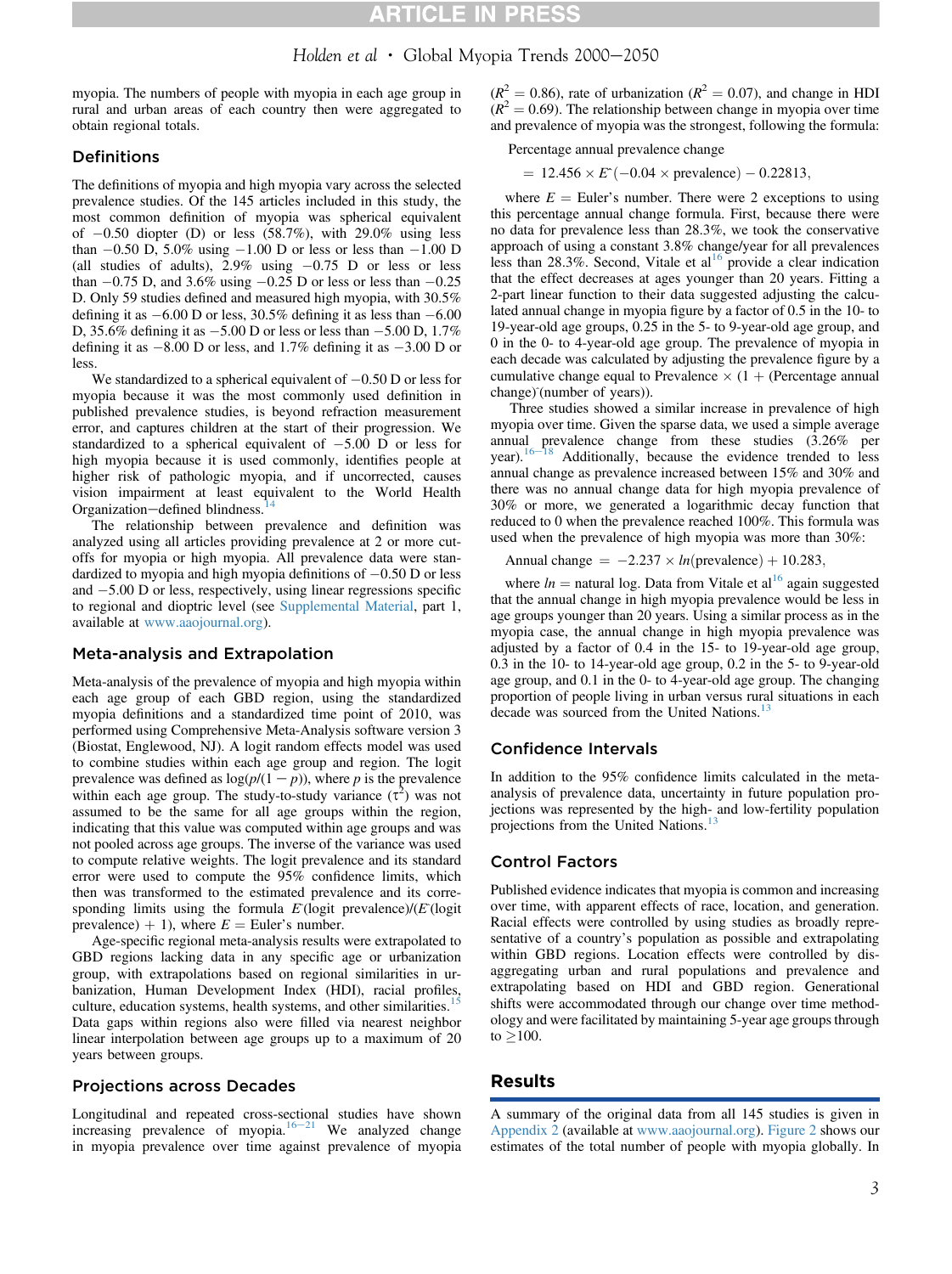# Ophthalmology Volume  $\Box$ , Number  $\Box$ , Month 2016

<span id="page-3-0"></span>

Figure 2. Graph showing the number of people estimated to have myopia and high myopia for each decade from 2000 through 2050. Error bars represent the 95% confidence intervals.

2000, this was 1406 million (22.9% of the global population; uncertainty interval,  $932-1932$  million  $[15.2\% - 31.5\%]$ ), increasing to 1950 million in 2010 (28.3% of the global population;  $1422-2543$  million  $[20.6\% - 36.9\%]$ . This is projected to increase to 2620 million in 2020 (34.0% of the global population; uncertainty interval, 1976-3366 million  $[26.2\% - 42.6\%]$ ), to 3361 million by 2030 (39.9% of the global population; uncertainty interval,  $2578-4217$  million  $[32.3\% -$ 47.5%]), to 4089 million by 2040 (45.2% of the global population; uncertainty interval,  $3145-5128$  million  $[38.1%]$ 52.1%]), and to 4758 million by 2050 (49.8% of the global population; uncertainty interval,  $3620-6056$  million  $[43.4\% -$ 55.7%]).

Regional differences are evident throughout the projection period, as shown in Table 1. The high-income countries of Asia-Pacific begin with a significantly higher prevalence of myopia than any other region. East Asia, Southeast Asia, and the highincome countries of North America close the gap to some extent by 2050 because of a combination of ceiling effects in some age groups, prevalence distribution across age groups, and changing age demographics.

Figure 2 shows our estimates of the total number of people with high myopia globally. This was 163 million in 2000 (2.7% of the global population; uncertainty interval,  $86-387$  million  $[1.4\% -]$ 6.3%]), increasing to 277 million in 2010 (4.0% of the global population; uncertainty interval,  $153-589$  million  $[2.2\% - 8.6\%]$ ). This is projected to increase to 399 million in 2020 (5.2% of the global population; uncertainty interval,  $233-815$  million  $[3.1\% -]$  $(10.3\%)$ , to 517 million by 2030 (6.1% of the global population; uncertainty interval,  $298-1082$  million  $[3.7\% -12.2\%]$ , to 696 million by 2040 (7.7% of the global population; uncertainty interval,  $381-1518$  million  $[4.6\% -15.4\%]$ , and to 938 million by 2050 (9.8% of the global population; uncertainty interval, 479 $-2105$  [5.7% $-19.4\%$ ]). Regional differences are evident throughout the projection period, as shown in Table 1.

[Figure 3](#page-4-0) shows the distribution of people with myopia and prevalence of myopia across age groups. In 2000, the greatest

numbers of people with myopia were between 10 and 39 years of age. However, our projections suggest that through both cohort and age effects this distribution will spread by 2050, with large numbers of people with myopia from 10 years of age all the way through to 79 years of age.

Table 1. Prevalence of Myopia Estimated for Each Global Burden of Disease Region between 2000 and 2050

|                              | Prevalence (%) in Each Decade |      |      |      |      |      |
|------------------------------|-------------------------------|------|------|------|------|------|
| Region                       | 2000                          | 2010 | 2020 | 2030 | 2040 | 2050 |
| Andean Latin America         | 15.2                          | 20.5 | 28.1 | 36.2 | 44.0 | 50.7 |
| Asia-Pacific, high income    | 46.1                          | 48.8 | 53.4 | 58.0 | 62.5 | 66.4 |
| Australasia                  | 19.7                          | 27.3 | 36.0 | 43.8 | 50.2 | 55.1 |
| Caribbean                    | 15.7                          | 21.0 | 29.0 | 37.4 | 45.0 | 51.7 |
| Central Africa               | 5.1                           | 7.0  | 9.8  | 14.1 | 20.4 | 27.9 |
| Central Asia                 | 11.2                          | 17.0 | 24.3 | 32.9 | 41.1 | 47.4 |
| Central Europe               | 20.5                          | 27.1 | 34.6 | 41.8 | 48.9 | 54.1 |
| Central Latin America        | 22.1                          | 27.3 | 34.2 | 41.6 | 48.9 | 54.9 |
| East Africa                  | 3.2                           | 4.9  | 8.4  | 12.3 | 17.1 | 22.7 |
| East Asia                    | 38.8                          | 47.0 | 51.6 | 56.9 | 61.4 | 65.3 |
| Eastern Europe               | 18.0                          | 25.0 | 32.2 | 38.9 | 45.9 | 50.4 |
| North Africa and Middle East | 14.6                          | 23.3 | 30.5 | 38.8 | 46.3 | 52.2 |
| North America, high income   | 28.3                          | 34.5 | 42.1 | 48.5 | 54.0 | 58.4 |
| Oceania                      | 5.0                           | 6.7  | 9.1  | 12.5 | 17.4 | 23.8 |
| South Asia                   | 14.4                          | 20.2 | 28.6 | 38.0 | 46.2 | 53.0 |
| Southeast Asia               | 33.8                          | 39.3 | 46.1 | 52.4 | 57.6 | 62.0 |
| Southern Africa              | 5.1                           | 8.0  | 12.1 | 17.5 | 23.4 | 30.2 |
| Southern Latin America       | 15.6                          | 22.9 | 32.4 | 40.7 | 47.7 | 53.4 |
| Tropical Latin America       | 14.5                          | 20.1 | 27.7 | 35.9 | 43.9 | 50.7 |
| West Africa                  | 5.2                           | 7.0  | 9.6  | 13.6 | 19.7 | 26.8 |
| Western Europe               | 21.9                          | 28.5 | 36.7 | 44.5 | 51.0 | 56.2 |
| Global                       | 22.9                          | 28.3 | 33.9 | 39.9 | 45.2 | 49.8 |

Numbers and uncertainty are provided in the Supplemental Material (available at [www.aaojournal.org\)](http://www.aaojournal.org).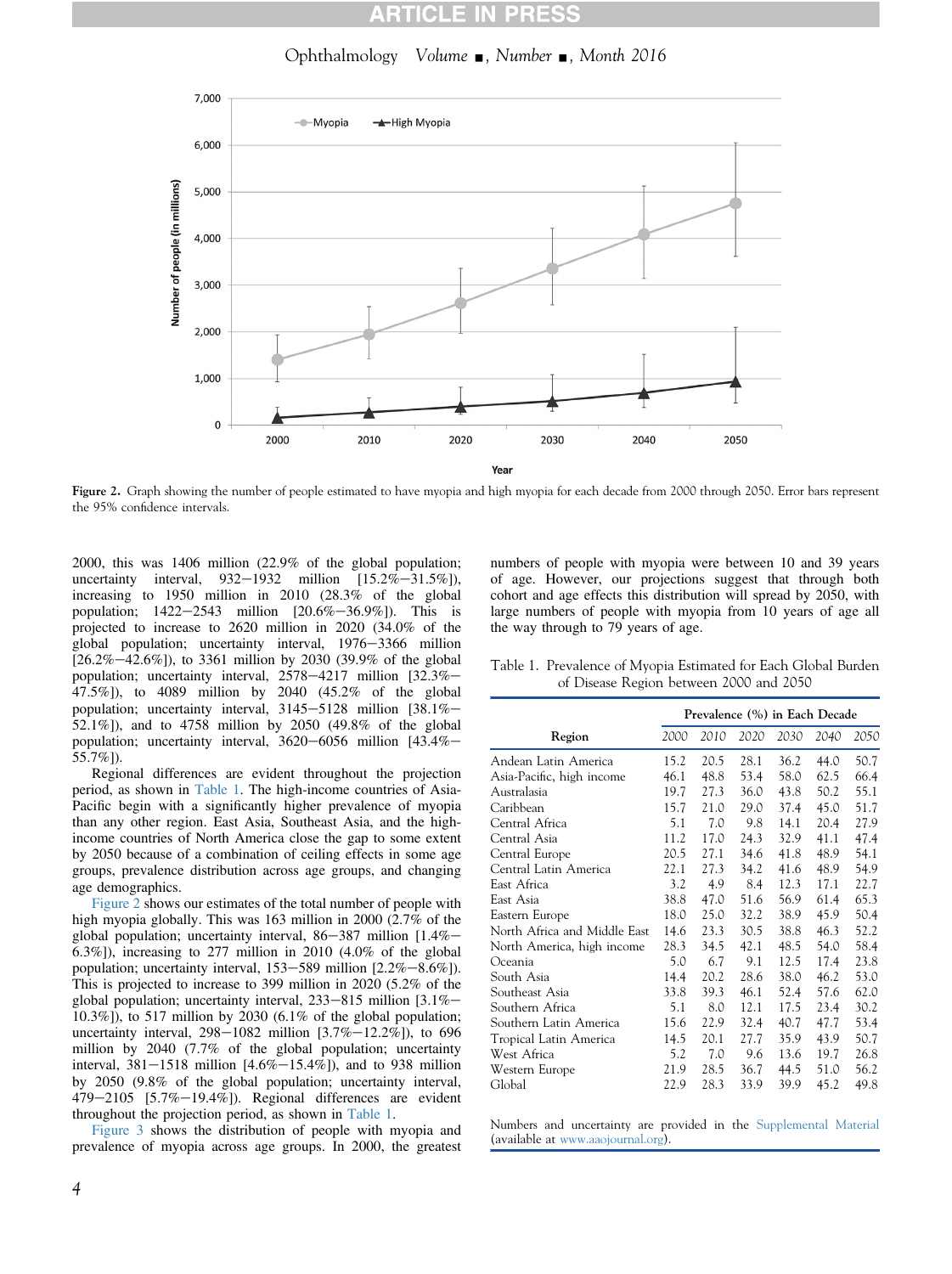Holden et al  $\cdot$  Global Myopia Trends 2000–2050

<span id="page-4-0"></span>

Age group (years)

Figure 3. Graph showing the distribution of people estimated to have myopia across age groups in 2000 and 2050.

# Discussion

Our study estimates that myopia and high myopia will show a significant increase in prevalence globally, affecting nearly 5 billion people and 1 billion people, respectively, by 2050. These have important implications for planning comprehensive eye care services, including refractive services such as spectacles and managing and preventing myopic-related ocular complications and vision loss among people with high myopia.

The increasing prevalence of high myopia has already been noted in some regions. Vitale et  $al<sup>16</sup>$  $al<sup>16</sup>$  $al<sup>16</sup>$  found an 8-fold increase in high myopia  $(\leq 7.90 \text{ D})$  over 30 years, from  $0.2\%$  to  $1.6\%$ .<sup>[16](#page-6-0)</sup> The level of high myopia in Asian countries is considerably higher. In the study of college freshman in Taiwan by Wang et al,<sup>[19](#page-6-0)</sup> high myopia increased from  $26\%$ of all myopia in 1988 to 40% of myopia in 2005. Lin et al<sup>[17](#page-6-0)</sup> found that 21% of 18-year-old Taiwanese students in 2000 had high myopia ( $\lt$  -6.00 D) compared with 10.9% in 1983.

The projected increases in myopia and high myopia are widely considered to be driven by environmental factors (nurture), principally lifestyle changes resulting from a combination of decreased time outdoors and increased near work activities, among other factors.<sup>[22](#page-6-0)</sup> Genetic predisposition also seems to play a role, but cannot explain the temporal trends observed over a short period.[23](#page-6-0) Among environmental factors, so-called highpressure educational systems, especially at very young ages in countries such as Singapore, Korea, Taiwan, and China, may be a causative lifestyle change, as may the excessive use of near electronic devices. $22$  Other proposed causes include light levels, $24$  which may be directly related to time outdoors, with peripheral hyperopia in the myopic eye (corrected and uncorrected) encouraging axial

growth, $25$  and diet.<sup>[26](#page-6-0)</sup> The global myopia in the year 2000 values in Figure 3, with the bulk of myopia in age groups younger than 40 years, reflects the significant lifestyle changes for children and young people over the past 10 to 25 years, especially in the large population centers of Asia.

Our projections, based on existing data, assume that these lifestyle changes will continue to spread with increasing urbanization and development. Accelerated changes, or reversal of recent trends, would be expected to increase or decrease future prevalence from our predictions, respectively. Our projections indicate that by 2050, 50% and 10% of the world will have myopia and high myopia, respectively, a 2-fold increase in myopia prevalence (from 22% in 2000) and a 5-fold increase in high myopia prevalence (from 2% in 2000). Higher amounts of myopia have the potential to cause vision impairment by myopic macular degeneration or its comorbidities, cataract, retinal detachment, and glau- $\text{coma}^{27}$  $\text{coma}^{27}$  $\text{coma}^{27}$  the risk of which increase with any increase in myopia. Based on our projections and assuming the proportion of those with high myopia who go on to experience vision loss resulting from pathologic myopia remains the same, the number of people with vision loss resulting from high myopia would increase 7-fold from 2000 to 2050, and myopia would become a leading cause of permanent blindness worldwide. This is a conservative estimate; Figure 3 shows not only that will there be more people with myopia by 2050, but also that they will also be older and more susceptible to the pathologic effects of myopia than in 2000.

Our study design has some potential limitations. The first is the paucity of prevalence data in many countries and age groups, across representative geographic areas, racial groupings, and HDIs. This problem was greater for high myopia than myopia. The further the primary data are extrapolated, the greater the uncertainty of the estimates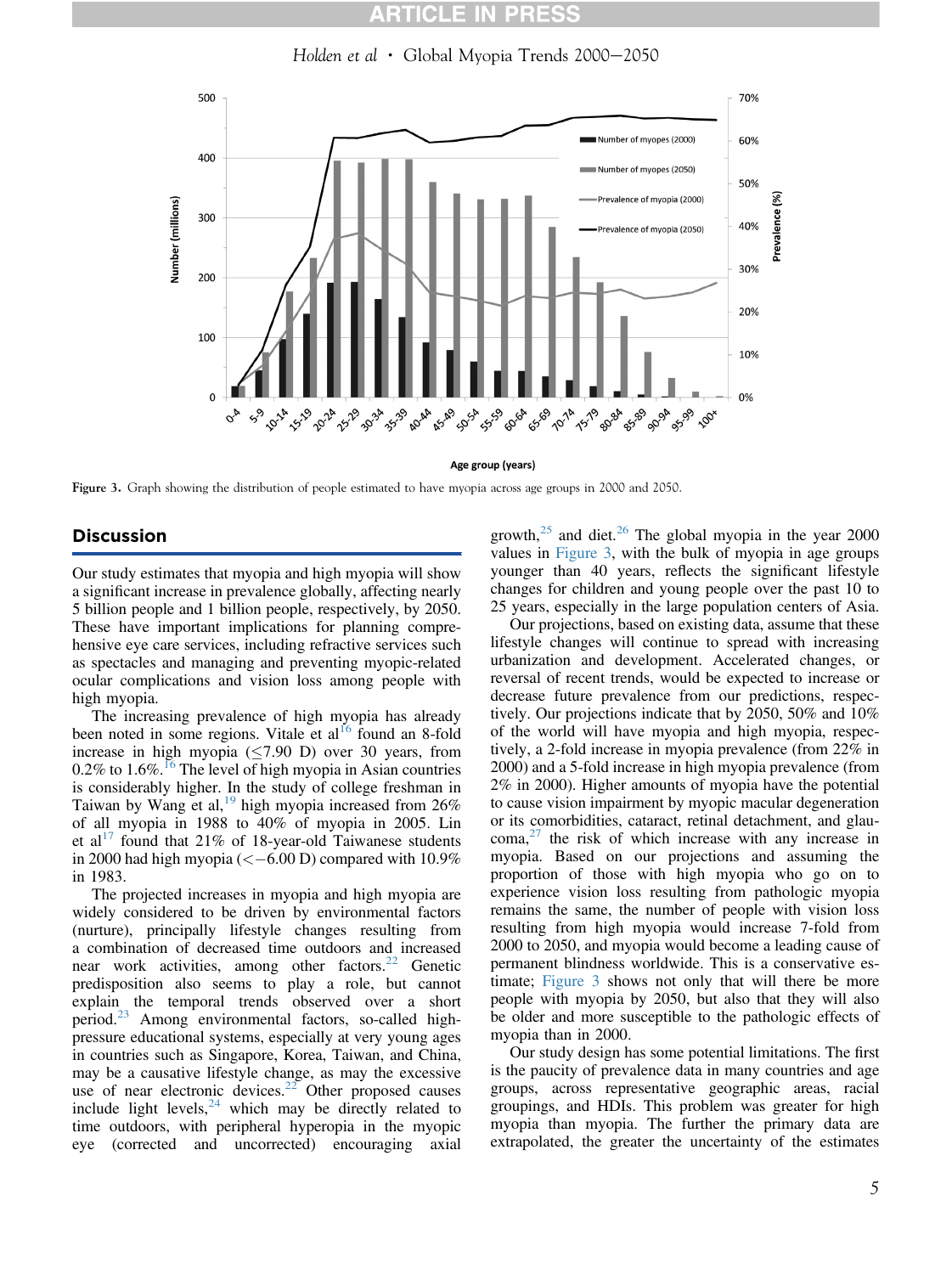# Ophthalmology Volume  $\blacksquare$ , Number  $\blacksquare$ , Month 2016

<span id="page-5-0"></span>becomes. Second, many countries and age groups across representative geographic areas, racial groupings, and HDIs lacked data on the change in myopia, especially high myopia, over time. Local effects on changes in myopia over time are potentially lost when annual changes are extrapolated across regions. However, Vitale et  $al<sup>16</sup>$  $al<sup>16</sup>$  $al<sup>16</sup>$  noted that the myopia and high myopia changes seen in African Americans were very similar to those in European Americans, suggesting that although environmental changes are important, racial differences probably are not. Third, projecting on the basis of current information has the potential to miss varying changes over time. Fourth, variations in the definition of myopia and high myopia in the evidence base made it necessary to adjust each prevalence we used to a standard definition, which increases uncertainty. There are conflicting data on the effect of gender on myopia prevalence. For example, Wu et al<sup>[28](#page-6-0)</sup> found that girls in urban China were significantly more likely to have myopia than boys, whereas Hashemi et  $al^{29}$  $al^{29}$  $al^{29}$  found the opposite to be true. With these sorts of conflicts, it seems unlikely that there is a simple gender effect on myopia development. There may be a more complex gender effect, where differential access to, encouragement to participate in, or choices with respect to education, outdoor activities, light exposure, or a combination thereof between boys and girls influences the development of myopia. We believed that this kind of gender effect was beyond the scope of this study, so we did not disaggregate based on gender. Also, we used a logarithmic decay function to estimate the future prevalence of myopia, and thus it is possible that future prevalence may have been overestimated, especially for regions where the current prevalences are moderate to low. However, given that there is an element of uncertainty associated with estimating future prevalences, regardless of the model or function used to derive estimates, drawbacks are likely to exist. More relevant is the clear evidence for a rising global prevalence of myopia, and thus these estimates simply indicate that if it continues on its present course, the future burden of myopia is likely to be substantial.

Because of the relatively common nature of myopia, even population studies with relatively small sample sizes can offer useful information provided the samples are representative. Other strengths include the large number of good-quality studies that have been performed in the regions that have both the highest prevalence of myopia and the largest populations (for example, East Asia, Asia-Pacific high income, and South Asia), our clear definitions and methods of standardizing source data, our analysis of the change in myopia over time, and our methods of calculating projected change.

We have not taken into account the effect of myopia control interventions that may take place between now and 2050. These would aim to reduce substantially the prevalence of high myopia. Interventions that sufficiently slow or delay myopia have the potential to prevent an individual developing high myopia, provided treatment is started early enough. Changes in lifestyle, successive improvement, and the uptake of myopia control could substantially reduce the number of people with

myopia and high myopia. The uptake of myopia control, however, requires a strong evidence base and a concerted effort by government, education, and health systems.

In conclusion, our systematic review, meta-analysis, and projections provide myopia and high myopia predictions through 2050 and their distribution between GBD regions. Our estimates and projections assimilate local, individual studies into an improved global understanding of myopia epidemiologic factors. Our methodology provides a basis for validation of projections against new evidence as it is published. If correct, our projections have significant implications for planning comprehensive eye care services globally, which would need to cater to close to 1 billion people with high myopia by 2050, 7.5 times more than in 2000. The benefits of a multifaceted myopia control system to buffer this scenario would be substantial.

# References

- 1. [Bourne RR, Stevens GA, White RA, et al. Causes of vision](http://refhub.elsevier.com/S0161-6420(16)00025-7/sref1) [loss worldwide, 1990](http://refhub.elsevier.com/S0161-6420(16)00025-7/sref1)-[2010: a systematic analysis. The Lancet](http://refhub.elsevier.com/S0161-6420(16)00025-7/sref1) [Global Health 2013;1:e339](http://refhub.elsevier.com/S0161-6420(16)00025-7/sref1)–49.
- 2. [Smith T, Frick K, Holden B, et al. Potential lost productivity](http://refhub.elsevier.com/S0161-6420(16)00025-7/sref2) [resulting from the global burden of uncorrected refractive](http://refhub.elsevier.com/S0161-6420(16)00025-7/sref2) [error. Bull World Health Org 2009;87:431](http://refhub.elsevier.com/S0161-6420(16)00025-7/sref2)–7.
- 3. [Fricke T, Holden B, Wilson D, et al. Global cost of correcting](http://refhub.elsevier.com/S0161-6420(16)00025-7/sref3) [vision impairment from uncorrected refractive error. Bull](http://refhub.elsevier.com/S0161-6420(16)00025-7/sref3) [World Health Org 2012;90:728](http://refhub.elsevier.com/S0161-6420(16)00025-7/sref3)–38.
- 4. [Wong TY, Ferreira A, Hughes R, et al. Epidemiology and](http://refhub.elsevier.com/S0161-6420(16)00025-7/sref4) [disease burden of pathologic myopia and myopic choroidal](http://refhub.elsevier.com/S0161-6420(16)00025-7/sref4) [neovascularization: an evidence-based systematic review. Am](http://refhub.elsevier.com/S0161-6420(16)00025-7/sref4) [J Ophthalmol 2014;157:9](http://refhub.elsevier.com/S0161-6420(16)00025-7/sref4)–25.e12.
- 5. [Iwase A, Araie M, Tomidokoro A, et al. Prevalence and causes](http://refhub.elsevier.com/S0161-6420(16)00025-7/sref5) [of low vision and blindness in a Japanese adult population: the](http://refhub.elsevier.com/S0161-6420(16)00025-7/sref5) [Tajimi study. Ophthalmology 2006;113:1354](http://refhub.elsevier.com/S0161-6420(16)00025-7/sref5)–1362.e1.
- 6. [Yamada M, Hiratsuka Y, Roberts CB, et al. Prevalence of](http://refhub.elsevier.com/S0161-6420(16)00025-7/sref6) [visual impairment in the adult Japanese population by cause](http://refhub.elsevier.com/S0161-6420(16)00025-7/sref6) [and severity and future projections. Ophthal Epidemiol](http://refhub.elsevier.com/S0161-6420(16)00025-7/sref6) [2010;17:50](http://refhub.elsevier.com/S0161-6420(16)00025-7/sref6)–7.
- 7. [Rose KA, Morgan IG, Smith W, et al. Myopia, lifestyle, and](http://refhub.elsevier.com/S0161-6420(16)00025-7/sref7) [schooling in students of Chinese ethnicity in Singapore and](http://refhub.elsevier.com/S0161-6420(16)00025-7/sref7) [Sydney. Arch Ophthalmol 2008;126:527](http://refhub.elsevier.com/S0161-6420(16)00025-7/sref7)–30.
- 8. [Pan C-W, Dirani M, Cheng C-Y, et al. The age-speci](http://refhub.elsevier.com/S0161-6420(16)00025-7/sref8)fic [prevalence of myopia in Asia: a meta-analysis. Optom Vis](http://refhub.elsevier.com/S0161-6420(16)00025-7/sref8) [Sci 2015;92:258](http://refhub.elsevier.com/S0161-6420(16)00025-7/sref8)–66.
- 9. United Nations Department of Economic and Social Affairs Population Division. World Population Prospects: The 2012 Revision. Available at: [http://esa.un.org/unpd/wpp/index.](http://esa.un.org/unpd/wpp/index.htm2015) [htm2015.](http://esa.un.org/unpd/wpp/index.htm2015) Accessed: February 24, 2015.
- 10. United States Census Bureau. International Data Base 2013. Available at: [http://www.census.gov/population/international/](http://www.census.gov/population/international/data/idb/region.php?N=%20Results%20&T=10&A=aggregate&RT=0&Y=2014&R=1&C=) [data/idb/region.php?N](http://www.census.gov/population/international/data/idb/region.php?N=%20Results%20&T=10&A=aggregate&RT=0&Y=2014&R=1&C=)=[%20Results%20&T](http://www.census.gov/population/international/data/idb/region.php?N=%20Results%20&T=10&A=aggregate&RT=0&Y=2014&R=1&C=)=[10&A](http://www.census.gov/population/international/data/idb/region.php?N=%20Results%20&T=10&A=aggregate&RT=0&Y=2014&R=1&C=)=[aggregate](http://www.census.gov/population/international/data/idb/region.php?N=%20Results%20&T=10&A=aggregate&RT=0&Y=2014&R=1&C=)  $&RT=0&Y=2014&R=1&C=$  $&RT=0&Y=2014&R=1&C=$  $&RT=0&Y=2014&R=1&C=$  $&RT=0&Y=2014&R=1&C=$  $&RT=0&Y=2014&R=1&C=$  $&RT=0&Y=2014&R=1&C=$  $&RT=0&Y=2014&R=1&C=$  $&RT=0&Y=2014&R=1&C=$ . Accessed April 24, 2014.
- 11. [He M, Huang W, Zheng Y, et al. Refractive error and visual](http://refhub.elsevier.com/S0161-6420(16)00025-7/sref11) [impairment in school children in rural southern China.](http://refhub.elsevier.com/S0161-6420(16)00025-7/sref11) [Ophthalmology 2007;114:374](http://refhub.elsevier.com/S0161-6420(16)00025-7/sref11)–382.e1.
- 12. [Zhou Z, Ma X, Yi H, et al. Factors underlying different](http://refhub.elsevier.com/S0161-6420(16)00025-7/sref12) [myopia prevalence between middle- and low-income prov](http://refhub.elsevier.com/S0161-6420(16)00025-7/sref12)[inces in China. Ophthalmology 2015;122:1060](http://refhub.elsevier.com/S0161-6420(16)00025-7/sref12)–2.
- 13. United Nations Department of Economic and Social and Economic Affairs. World Urbanization Prospects: The 2014 Revision. Available at: <http://esa.un.org/unpd/wup/2015>. Accessed: February 1, 2015.